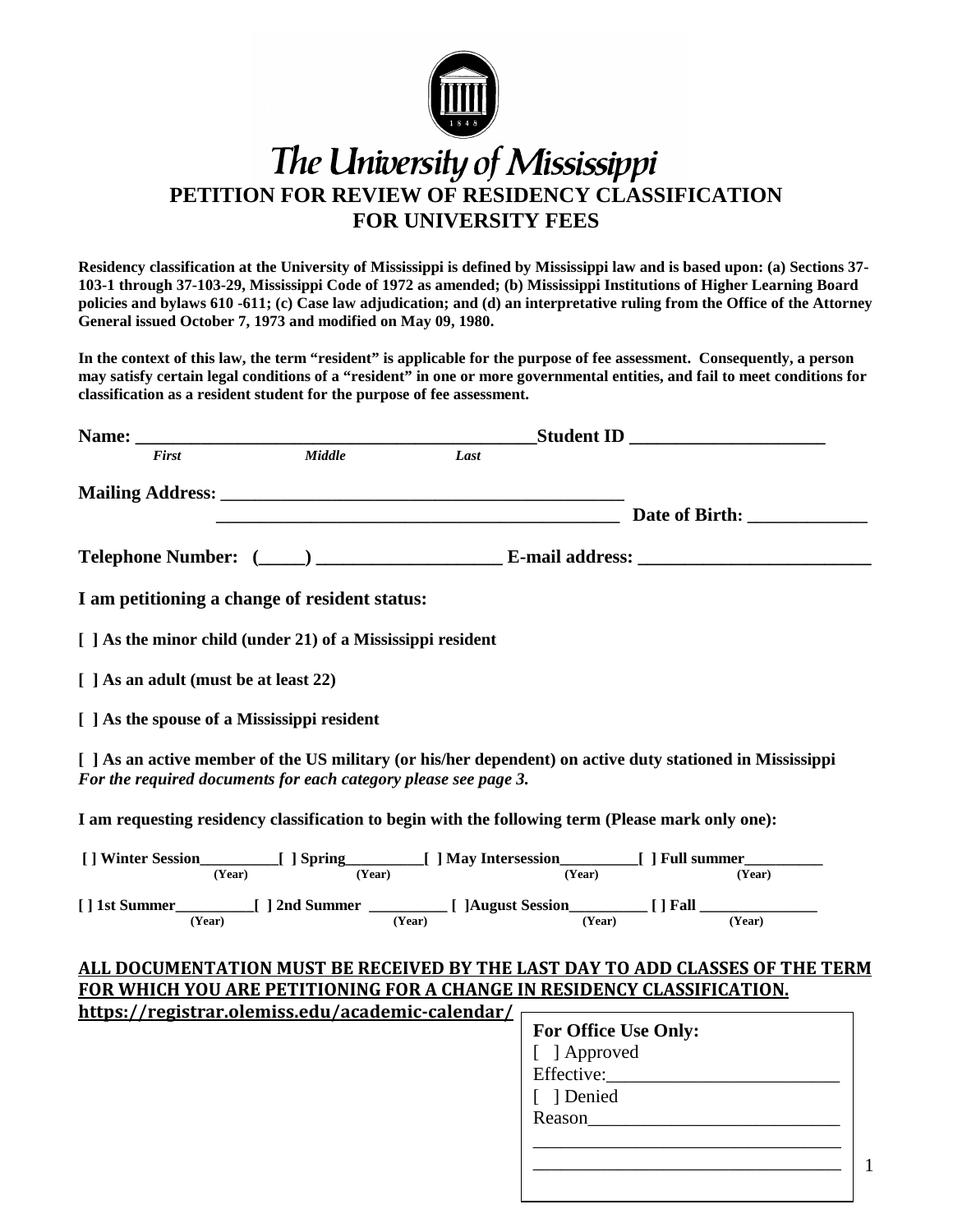# **If applying for residency based on a parent's information, please provide the parent's information below. If applying based on a student's information, provide the student's information below.**

| Are you a citizen of the United States? [ ] Yes [ ] No<br>If permanent resident or resident alien, please attach a copy of your green card (front and back).                                                                                                                                                                                                                                                                                                                                                                 |             |
|------------------------------------------------------------------------------------------------------------------------------------------------------------------------------------------------------------------------------------------------------------------------------------------------------------------------------------------------------------------------------------------------------------------------------------------------------------------------------------------------------------------------------|-------------|
| Do you have a Mississippi driver's license? [ ] Yes [ ] No (If yes, please attach a photocopy of your license.)                                                                                                                                                                                                                                                                                                                                                                                                              |             |
| Do you own or have use of a vehicle? [ ] Yes [ ] No                                                                                                                                                                                                                                                                                                                                                                                                                                                                          |             |
| Is the vehicle you own or have use of currently registered in Mississippi? [ ] Yes [ ] No (If yes, please attach a<br>photocopy of the registration.)                                                                                                                                                                                                                                                                                                                                                                        |             |
| (Please attach photocopy of your voter registration card.)                                                                                                                                                                                                                                                                                                                                                                                                                                                                   |             |
| Are you employed in Mississippi? [ ] Yes [ ] No                                                                                                                                                                                                                                                                                                                                                                                                                                                                              |             |
| Did you file a Mississippi state income tax return for the most recent tax year? [ ] Yes [ ] No                                                                                                                                                                                                                                                                                                                                                                                                                              |             |
| Do you intend to file a Mississippi state tax return for the upcoming tax year? [ ] Yes [ ] No                                                                                                                                                                                                                                                                                                                                                                                                                               |             |
|                                                                                                                                                                                                                                                                                                                                                                                                                                                                                                                              |             |
|                                                                                                                                                                                                                                                                                                                                                                                                                                                                                                                              |             |
| I hereby affirm that the information provided for the purpose of obtaining Mississippi residency for<br>the purpose of University fees is true and correct. I understand and acknowledge that the<br>university may reasonably inquire into the validity of my residency claim, including the above<br>information. I understand that deliberately providing false information on this form is considered<br>fraud and could result in disciplinary action which may include suspension or expulsion from the<br>university. |             |
| Student's signature in presence of a Notary Public                                                                                                                                                                                                                                                                                                                                                                                                                                                                           | <b>Date</b> |
| Sworn to and subscribed before me, this the ______________ day of _______________ Month and Year                                                                                                                                                                                                                                                                                                                                                                                                                             |             |
|                                                                                                                                                                                                                                                                                                                                                                                                                                                                                                                              |             |
| $\begin{array}{c}\n\phantom{\int^{P^P}}\n\end{array}$ at $\begin{array}{c}\n\phantom{\int^{P^P}}\n\end{array}$                                                                                                                                                                                                                                                                                                                                                                                                               |             |
| <b>State</b>                                                                                                                                                                                                                                                                                                                                                                                                                                                                                                                 |             |
| <b>Signature of Notary</b>                                                                                                                                                                                                                                                                                                                                                                                                                                                                                                   | <b>SEAL</b> |

**The University of Mississippi is an EEO/AA/TITLE VI/TITLE IX/SECTION 504/ADA/AREA employer.**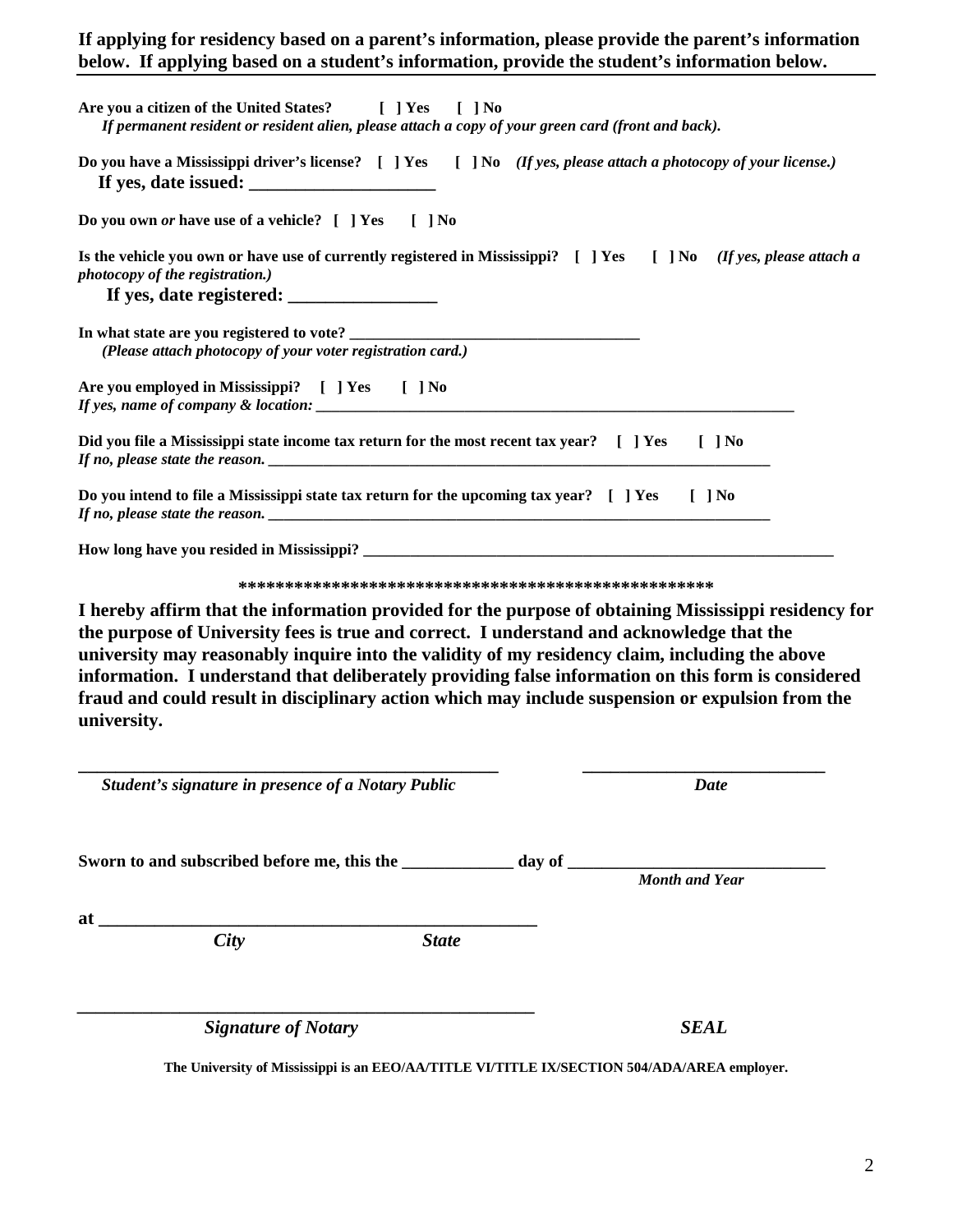## **REQUIRED DOCUMENTS FOR ESTABLISHING RESIDENCY**

#### **As a minor or a spouse of a Mississippi resident:**

A student under the age of 21 may be classified as a resident based on the residency of their parent or legal guardian. If the parents are divorced, the minor acquires the residence of the parent with court-awarded custody. (Mississippi does not recognize guardianships formed for the purpose of avoiding out-of-state tuition. If circumstances indicate that a student or prospective student has obtained a Mississippi guardian for the purpose of obtaining residency in order to avoid out-of-state tuition, University staff may (1) deny the request for residency, or (2) ask for evidence that the guardianship was obtained for a proper purpose).

Married individuals may claim the resident status of his/her spouse by showing abandonment of their former domicile to assume the residency of his/her spouse.

#### **For minors:**

- □ Completed, notarized residency application
- **□** Copy of parent's Mississippi driver's license
- **□** Copy of parent's Mississippi vehicle registration
- □ Copy of parent's Mississippi voter registration card
- $\Box$  Evidence of parent's physical domicile in Mississippi

#### **For Spouses:**

- **□** Completed, notarized residency application
- **□** A copy of the marriage certificate
- **□** Copy of **student and spouse's** Mississippi drivers' licenses
- **□** Copy of **student and spouse's** Mississippi vehicle registrations
- □ Copy of **student and spouse's** Mississippi voter registration cards
- □ Evidence of **spouse's** physical domicile in Mississippi

Acceptable proof of physical domicile may include one or more of the following:

- -Pay check stubs showing Mississippi taxes withheld (**Please darken dollar amounts and account information**.)
- -Letter from a Mississippi employer stating dates employed.
- -Mississippi tax return for the most recent year.

#### **Note: Property ownership in and of itself does not meet the physical domicile requirement.**

### **As an adult:**

Students establishing their residency as an adult must be **at least 22 years of age**. In addition, the applicant must have physically lived in Mississippi for 12 continuous months after their 21<sup>st</sup> birthday. Extended absences during any single month will jeopardize your residency reclassification. (Vacations of a reasonable length (7-10 days in a given month) are understandable.) **The application deadline is the last day to add classes of the term for which you are petitioning a change of residency classification.** [https://registrar.olemiss.edu/academic](https://registrar.olemiss.edu/academic-calendar/)[calendar/.](https://registrar.olemiss.edu/academic-calendar/)

**□** Completed, notarized residency application

- **□** Copy of valid Mississippi driver's license
- □ Copy of Mississippi vehicle registration (This document is required for the vehicle you use regularly in the state of Mississippi. If the vehicle is registered in a parent's or other individual's name, it **CAN and MUST** be registered in Mississippi.)
- $\Box$  Copy of voter registration card if registered to vote
- □ Proof of 12 continuous months of **PHYSICAL PRESENCE** in the state of Mississippi
- Acceptable documents proving physical presence in Mississippi may include one or more of the following:
- -Enrollment in a Mississippi school or college, maybe required to provide additional proof if enrolled in online courses only.
- -Pay check stubs showing Mississippi taxes withheld (Please darken dollar amounts and account information.)
- -Letter from a Mississippi employer verifying dates of employment. (Reasonable inquiry maybe made.)
- -Bank statements indicating consistent and routine transactions within the state of Mississippi (Please darken dollar amounts and account information.)
- -A log record: Students may visit the Law Registrar's Office, present ID, and sign a log to prove evidence of physical presence in the state. (Please call 662-915-6905 for more information about this option.)

### **Note: Paying rent, lease agreements, property deeds, utility bills and sworn affidavits are NOT acceptable documents to prove physical presence in Mississippi.**

### **As a member of the military (or their dependent):**

Military personnel (or his/her dependent) assigned on active duty status in Mississippi are classified as residents for the period of time they are in the state upon presentation of their orders. Military personnel who maintain Mississippi as their state of residence may be considered Mississippi residents if they supply a copy of their Mississippi tax return and their DD2058 or LES (leave and earnings statement) showing Mississippi as their resident state.

- □ Completed, notarized residency application
- □ DD2058 or LES
- $\Box$  Mississippi tax return (if applicable)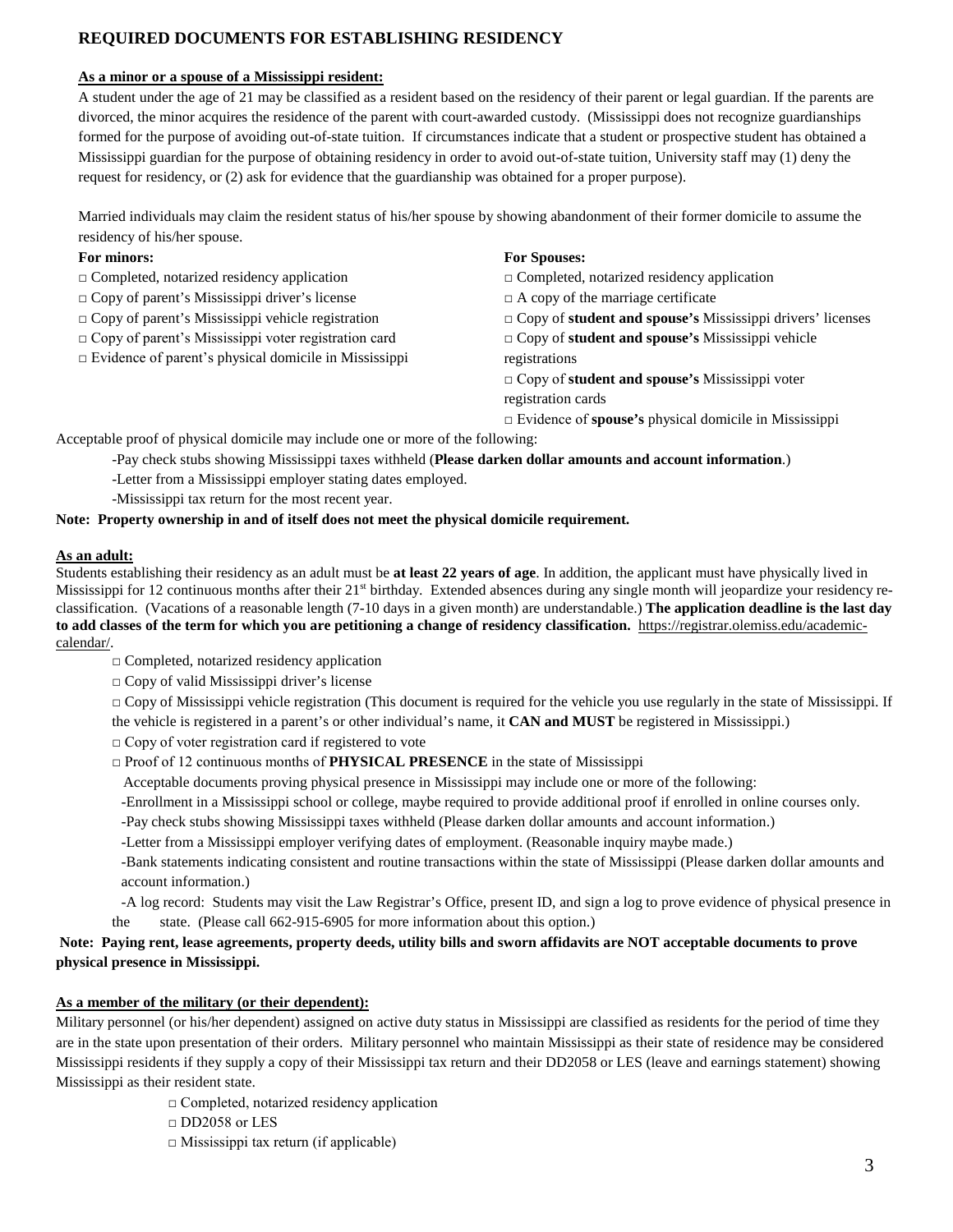# **RESIDENCY FREQUENTLY ASKED QUESTIONS**

1. My daughter/son bought a condo in Mississippi in his/her name. Does this qualify the student for in-state tuition?

No! The student must meet the requirements listed on the application for residency. Property ownership in and of itself does not qualify a student for in-state residency.

2. We (the parents) own property in Mississippi. Does this qualify our student for in- state tuition?

Not if this property is not your primary residence. You would also be required to provide your (the parent's) Mississippi driver's license, Mississippi vehicle registration, and Mississippi voter registration (if registered to vote). Other documents may include proof of employment in Mississippi and/or your Mississippi tax return.

3. The residency deadline is the last day to add classes for each semester; however, my student will turn 22 the next day after the deadline. Can the student still qualify for residency status for that semester?

Unfortunately, ALL requirements must be met on or before the application deadline including the minimum age requirement.

4. The student doesn't "own" the car he or she uses on campus. The vehicle is in the parent's name. Does the car still have to be registered with a Mississippi tag?

Yes! The vehicle does not have to be titled over to the student, but it must be registered in Mississippi. In other words the vehicle must have a Mississippi car tag.

5. If the car is leased, does it have to be registered in Mississippi?

Yes!

6. Are summer months counted as part of the twelve month physical presence requirement?

Yes! The student will have to provide proof of physical presence for twelve consecutive months (fall, spring, and summer). Utility bills and lease or rent agreements ARE NOT acceptable forms of proof. Vacations of a reasonable length (7-10 days in a given month) are understandable.

7. My student is going to live with his grandparent(s) in Mississippi to attend school. Does this qualify my student for in state status?

A student under the age of 21 may be classified as a resident based on the residency of their parent or legal guardian. (Mississippi does not recognize guardianships formed for the purpose of avoiding out-of-state tuition. If circumstances indicate that a student or prospective student has obtained a Mississippi guardian for the purpose of obtaining residency in order to avoid out-of-state tuition, University staff may (1) deny the request for residency, or (2) ask for evidence that the guardianship was obtained for a proper purpose).

8. My parents are divorced. One parent lives in Mississippi and one lives in another state. Am I considered an in-state student?

The student has the resident status of the parent that has been awarded custody. If the parents have joint custody, then the student may claim the residency of either parent.